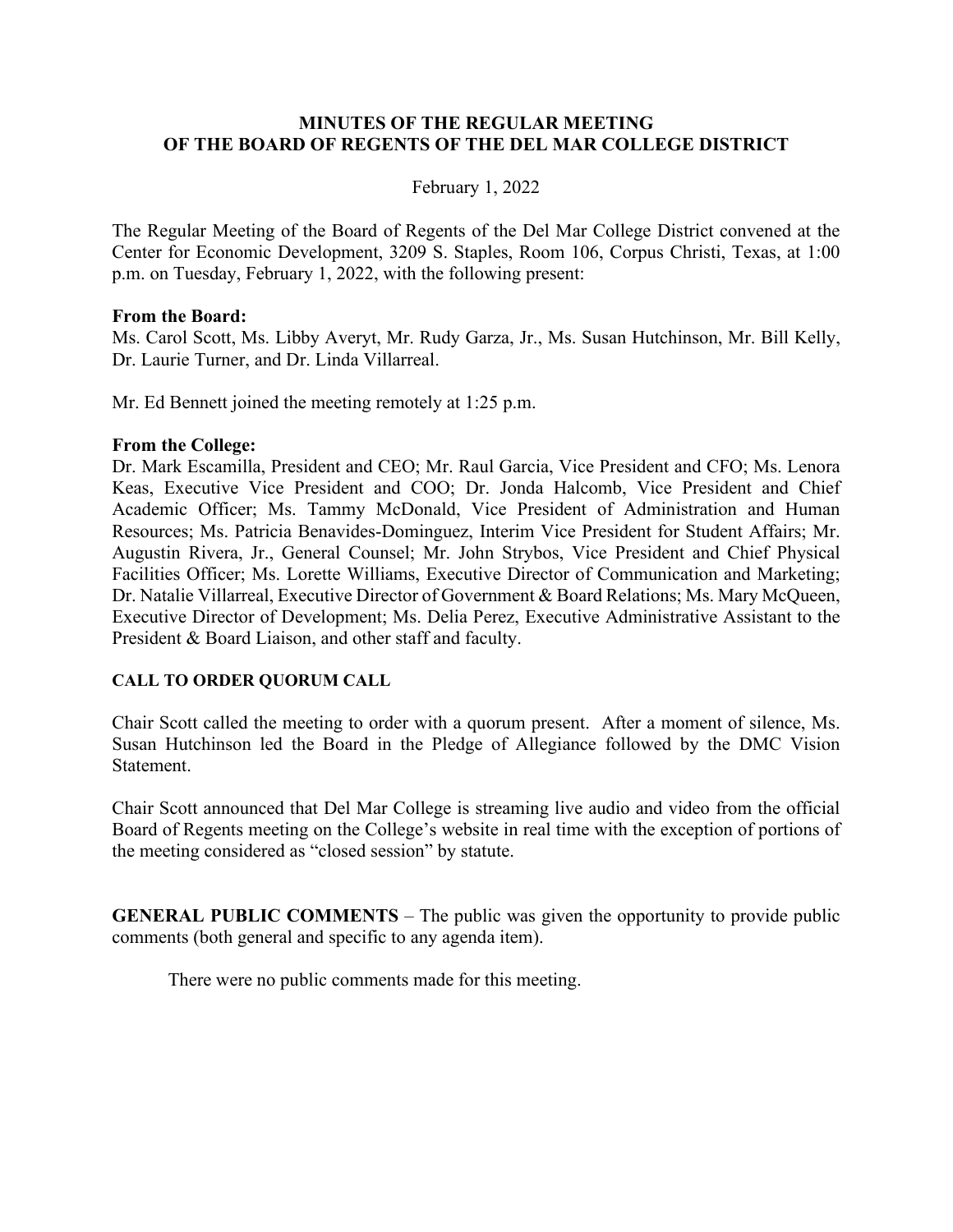## **STUDENT SUCCESS REPORT**......................................................................Dr. Jonda Halcomb

## • Music Performance Achievements *(Goal 3: Academic Preparedness and Student Learning)*

Dr. Halcomb provided a slide presentation/report on competitions in which College Music Department students participate, demonstrating their performance abilities through opportunities to audition and compete with other music students from other two-year colleges and universities throughout the state. In summary:

Two-Year College All-State Band: The number of students receiving awards is significantly greater than other institutions in Texas. Students in the Sound Recording Technology program assist in recording auditions that are submitted to the Texas Community College Band Directors Association panel of judges. The All-State Band plays at the annual Texas Music Educators Association (TMEA) Convention each year whereby a competition is also held for a soloist. Del Mar College student Joel Hernandez, clarinetist, won the competition two years in a row (2020 and 2021). Since 2016, 40 DMC students have been chosen to participate in the All-State Band. Dr. Halcomb provided an update on the current status of those students.

National Association of Teachers of Singing (NATS): This is an intense live performance, not recorded. The competition, held in the fall, includes two other states. Average number of college students participating in the South Texas NATS is between 180-300.

Two-Year College All-State Choir: Community colleges participating in NATS also bring students to a regional live audition for the All-State Choir. Dr. Halcomb pointed out that the College usually has an average of 7-9 students accepted into the choir.

A brief discussion ensued on the plans for the official grand opening of the General Academic and Music Building. Dr. Cynthia Bridges, Chairperson of the Music Department, commented on the uncertainty at this time. Dr. Escamilla stated that plans remain possible but they are proceeding with caution.

A brief discussion ensued on the status of music students after they graduate from Del Mar College, with the response being that most transfer to Texas A&M University-Corpus Christi.

# **COLLEGE PRESIDENT'S REPORT**...........................................................Dr. Mark Escamilla

• Return to Campus Planning *(Goal 4: Learning Environments)*

Dr. Escamilla commented that his concern for scheduling the grand opening for the GAMBII building was due to the uncertainty of COVID. He pointed out that it is a situational approach and noted that there were some localized surges at various high schools with some of those students also attending Del Mar College. He provided a brief review of how he has handled the COVID issue to ensure faculty, staff, and students remain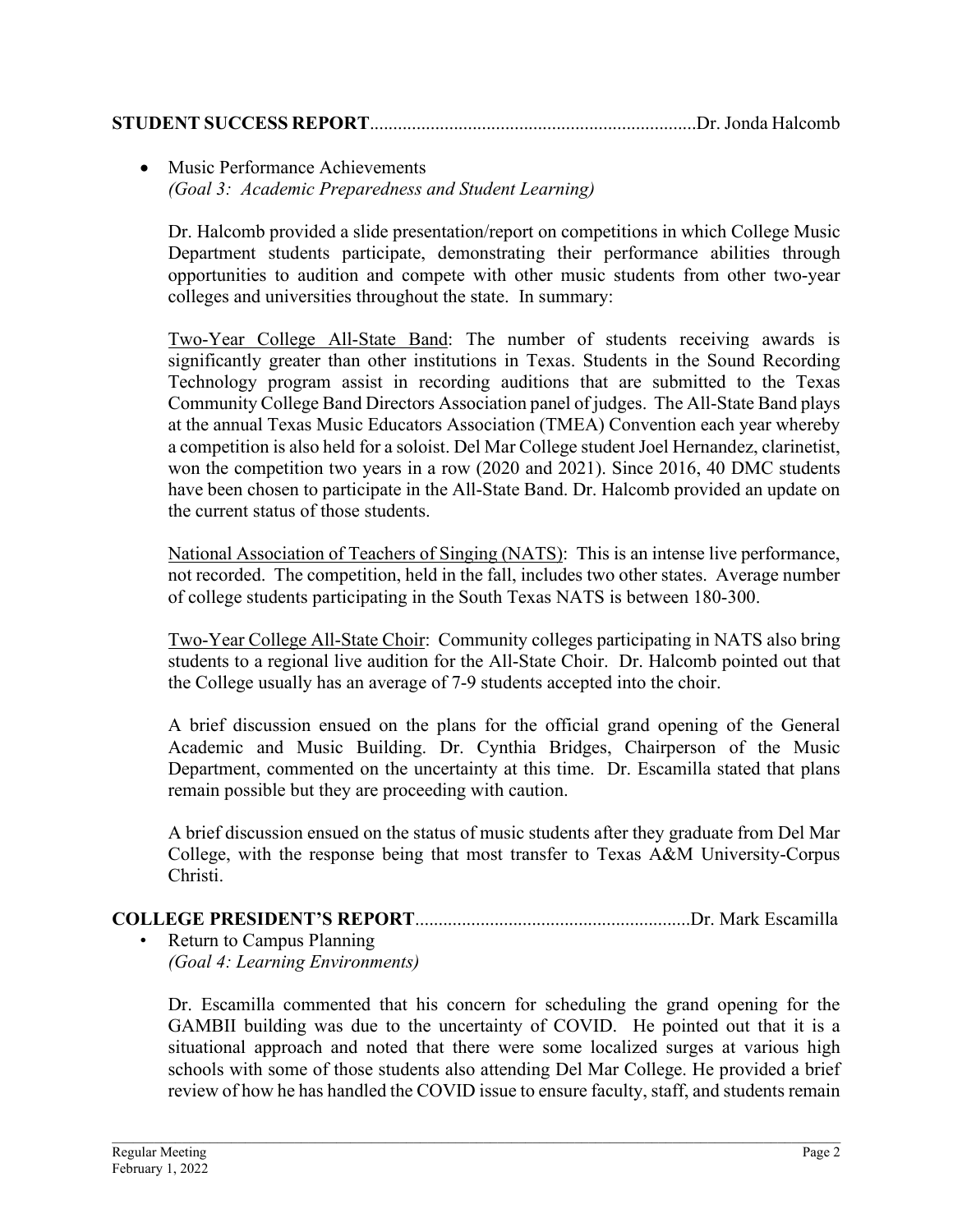safe, and why some classes are continuing. He pointed out that a majority of classes that went online in recent weeks are positioned to return to face-to-face format to the extent possible. He noted that some faculty members did not want to return to the online environment.

Dr. Escamilla informed the Board that on-campus events continue to move forward and events for the public are being rescheduled for the Spring. He pointed out that the College continues to recommend facial coverings, especially in group gatherings; encourage COVID-19 vaccinations; and continue the use of the COVID-19 assessment and reporting forms. Dr. Escamilla also reported that more employees and their families were affected during the period January 2021 through January 2022.

Dr. Escamilla reiterated that the College continues to post all information in full transparency and in full effort so that both the internal and external College community know how the College is managing the virus and its impact, and how it is affecting the College. He pointed out that some programs are not able to or should not stop, such as the public service programs and health care programs, and others that have outside licensure requirements and oversight such as the aviation program. Dr. Escamilla encouraged Board members to contact him if they had any concerns or hear things from the community.

• TACC Regional Meeting, Corpus Christi, April 2022 *(Goal 5: Workforce Development, Community Partnerships, and Advocacy)*

Dr. Escamilla announced that the Texas Association of Community Colleges (TACC) is currently in the early planning stages of forming a workforce and economic development conference for community college leadership, which includes administrators, trustees, and regents from the southern region (south of the Alamo). The southern region includes Alamo to Brownsville, Laredo, Southwest Texas Jr. College, Victoria College, Coastal Bend College, and Del Mar College. He reported that TACC selected Corpus Christi as the location for the conference to be held in April 2022, date to be determined. He stated that the topic is related to the regional impact of restarting the economy as well as the localized effects of the economy. Information will be provided as the plans develop.

# **REGENTS' REPORTS**…………………………………………………………...Ms. Carol Scott

Update on Texas Commission on Community College Finance *(Goal 6: Financial Effectiveness and Affordability)*

Chair Carol Scott announced that she would like to provide regular reports to the Board on the activities of the Commission on Community College Finance. She informed the Board that information was included in their packets which provides information on the Coordinating Board's website, along with accessing meeting materials and videos from previous meetings. She provided a brief report on their previous meeting and pointed out that all presentations are on their website. She informed the Board that the Commission divided into three sub-committees and will be developing specific recommendations in the area of college operations which include governance in the areas of student support and workforce education. She reported that she will be serving on the college operations sub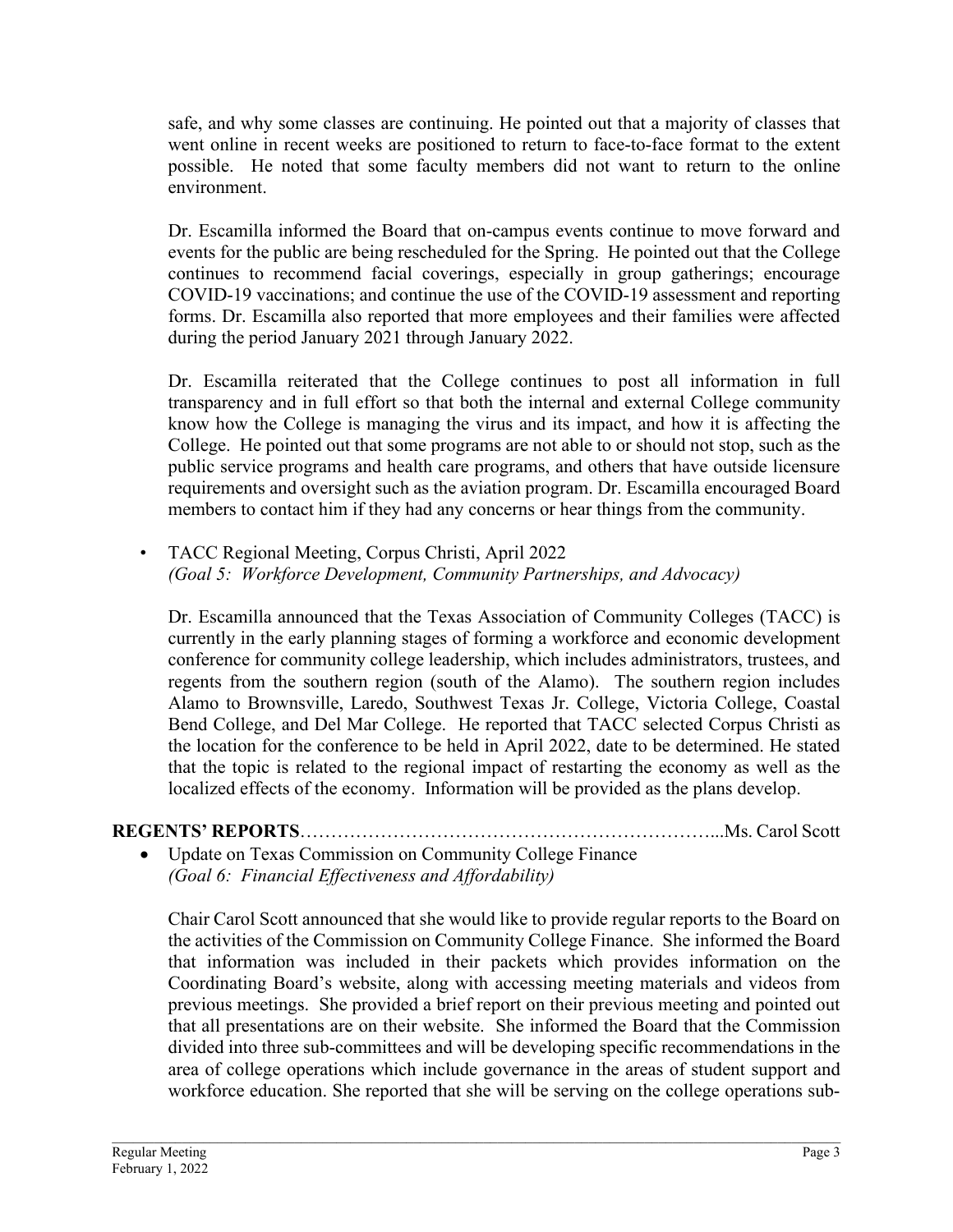group and Dr. Escamilla will be chairing the workforce education sub-group. She pointed out that they would be providing an opportunity on a regular basis for input as well as providing feedback. Regents and Trustees across the state will also be asked for feedback as specific recommendations are made for working on a communications plan.

**BOARD NOTIFICATION**……………………………………………………Tammy McDonald • Law Enforcement Racial Profiling Report Filed with The Texas Commission on Law Enforcement (TCOLE)

*(Goal 4: Learning Environments)*

Ms. McDonald informed the Board that the Law Enforcement Racial Profiling Report has to be filed with the Texas Commission on Law Enforcement, also known as the TCOLE, and the College is required to provide notice of the filing to its governing board. Ms. McDonald explained that the report applies to law enforcement agencies that make traffic stops in the routine performance of officer duties, which the College agency does not. The College is exempt but is required to file a report with the TCOLE to certify exempt status. This report certifying the College has an exempt status was filed by Interim Police Chief Lauren White on January 11, 2022.

## **PENDING BUSINESS:**

• Status Report on Requested Information *(Goal 5: Workforce Development, Community Partnerships, and Advocacy)*

Chair Scott reviewed the list of pending business.

# **CONSENT AGENDA**

## **CONSENT MOTIONS:**

*(At this point the Board will vote on all motions not removed for individual consideration.)* 

## **ITEMS FOR DISCUSSION AND POSSIBLE ACTION:**

- 1. Approval of Minutes: Board Retreat, November 17-19, 2021 Board Workshop, December 14, 2021 *(Goal 5: Workforce Development, Community Partnerships, and Advocacy)*
- 2. Acceptance of Investments for December 2021 *(Goal 6: Financial Effectiveness and Affordability)*
- 3. Acceptance of Financials for December 2021 *(Goal 6: Financial Effectiveness and Affordability)*

Regent Hutchinson made a motion to approve the Consent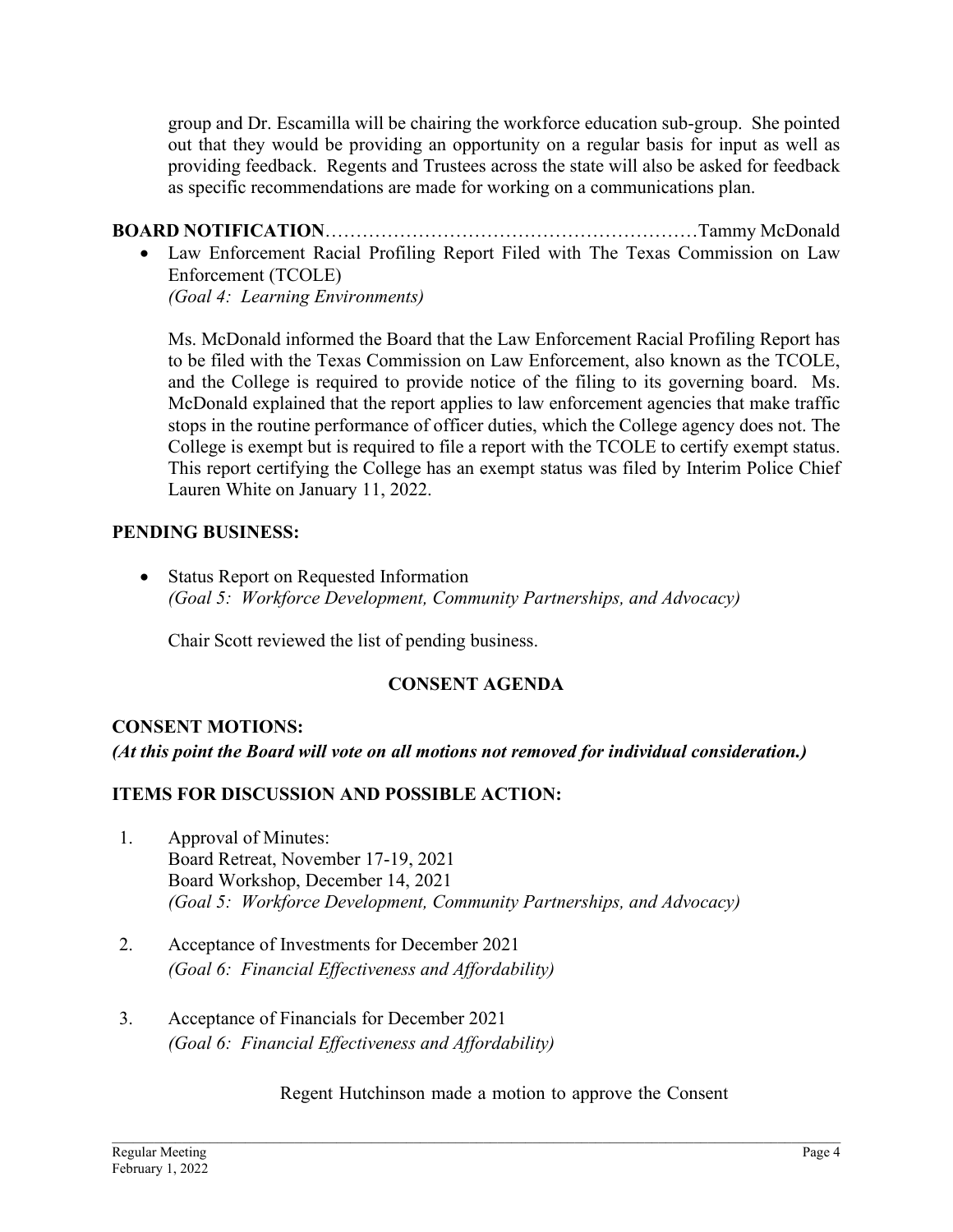agenda items. Regent Kelly seconded the motion. There was no further discussion from the Board. There were no public comments. A vote was taken by show of hands and the motion carried unanimously 8-0, amongst Regents present, with Regents Scott, Averyt, Bennett, Garza, Hutchinson, Kelly, Turner, and Villarreal in favor.

## **REGULAR AGENDA**

4. Discussion and possible action related to recommendation of Professor Emeritus status to Mr. Kenneth V. Rosier……………..................…………...……………….......Dr. Jonda Halcomb *(Goal 4: Learning Environments)*

Dr. Halcomb, presented Mr. Kenneth Rosier for consideration of Emeritus status. She explained that Emeritus status is a distinction that is reserved for those faculty who have shown distinguished service, significant recognition on their contributions to higher education, meritorious teaching, and special honors. It is awarded to only a few on retirement, and is an important and very distinguished honor. She pointed out that their packet included the policy covering the eligibility for consideration of Emeritus status and the process for nominations. She stated that the faculty Emeritus was recommended by the Dean, Faculty Council, and the Chief Academic Officer following the outlined policy and procedures. Dr. Halcomb read the Resolution in recognition of Mr. Rosier's achievements and then asked the Board to accept the Resolution and confer Emeritus status.

> Regent Bennett made a motion to adopt the Resolution and bestow the title of Professor Emeritus on Kenneth V. Rosier. Regent Villarreal seconded the motion. There was no further discussion from the Board. There were no public comments. A vote was taken by show of hands and the motion carried unanimously 8-0, amongst Regents present, with Regents Scott, Averyt, Bennett, Garza, Hutchinson, Kelly, Turner, Villarreal in favor.

5. Discussion and possible action regarding the College's Quarterly Investment Report for the period ending November 30, 2021…………………….……...…………......…Mr. Raul Garcia *(Goal 6: Financial Effectiveness and Affordability)*

Mr. Garcia introduced Ms. Linda Patterson from Patterson and Associates who discussed the College's investment yields performance and investment strategies and pursuit of higher yields.

> Regent Garza made a motion to accept the Quarterly Investment Report for the period ending November 30, 2021, and Regent Kelly seconded the motion. There was no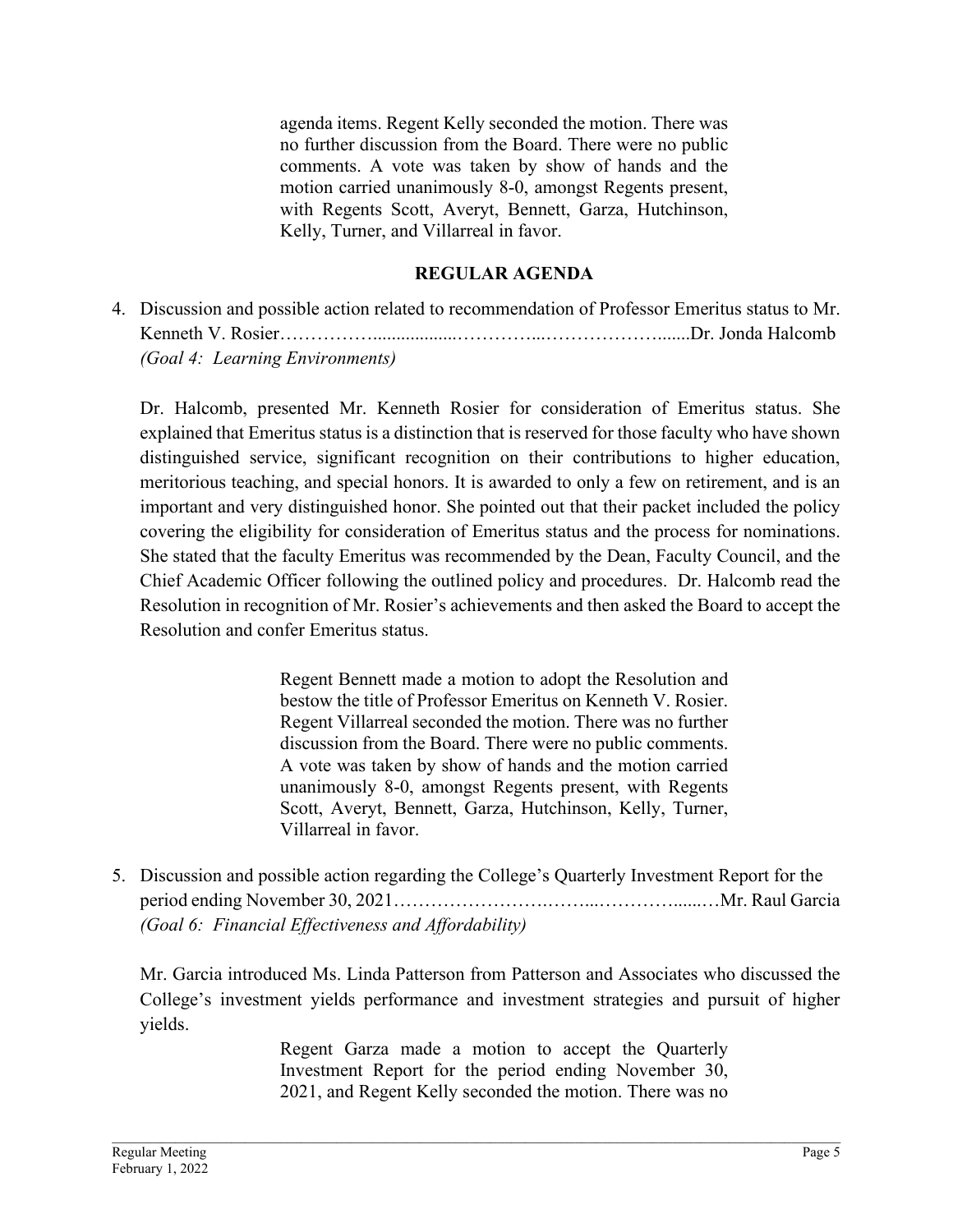further discussion from the Board. There were no public comments. A vote was taken by show of hands and the motion carried unanimously 8-0, amongst Regents present, with Regents Scott, Averyt, Bennett, Garza, Hutchinson, Kelly, Turner and Villarreal in favor.

6. Discussion and possible action related to the College's Quarterly Financial Report for the period ending November 30, 2021………………………......………………. Mr. Raul Garcia *(Goal 6: Financial Effectiveness and Affordability)*

Mr. Garcia reported that College revenues remain healthy relative to prior year. He explained that this was attributed to improved tax collections offset by the downward pressure to tuition and fee revenue. He reviewed some of the trends affecting the financial picture. He pointed out that the College has a sound financial position to weather the current business interruptions caused by the pandemic with the cash and investment position of \$69.4 million as of November 2021.

> Regent Villarreal made a motion to approve the College's Quarterly Financial Report for the period ending November 30, 2021. Regent Hutchinson seconded the motion. There was no further discussion from the Board. There were no public comments. A vote was taken by show of hands and the motion carried unanimously 8-0, amongst Regents present, with Regents Scott, Averyt, Bennett, Garza, Hutchinson, Kelly, Turner and Villarreal in favor.

7. Discussion and possible action regarding a tuition rate change for the 2022-2023 academic year………………………………………………………………………....…Mr. Raul Garcia *(Goal 6: Financial Effectiveness and Affordability)*

Dr. Cathy West presented the budget calendar for fiscal year 2023. She reported that the budget process had already started with Budget Committee members and reviewed the process. She pointed out that they are working closely with the Student Government Association leadership, soliciting their feedback on the process. Dr. Halcomb provided information related to their transparency in shared governance in the academic areas and how they are working together. Discussion ensued on student financial aid and costs of programs, cost-of-living, number of hours students are taking, raising tuition and fees, and how it all affects them financially.

> Regent Averyt made a recommendation for a \$2.00 per semester credit hour tuition increase. Regent Villarreal seconded the motion. There was no further discussion from the Board. There were no public comments. A vote was taken by show of hands and the motion carried 5-3, amongst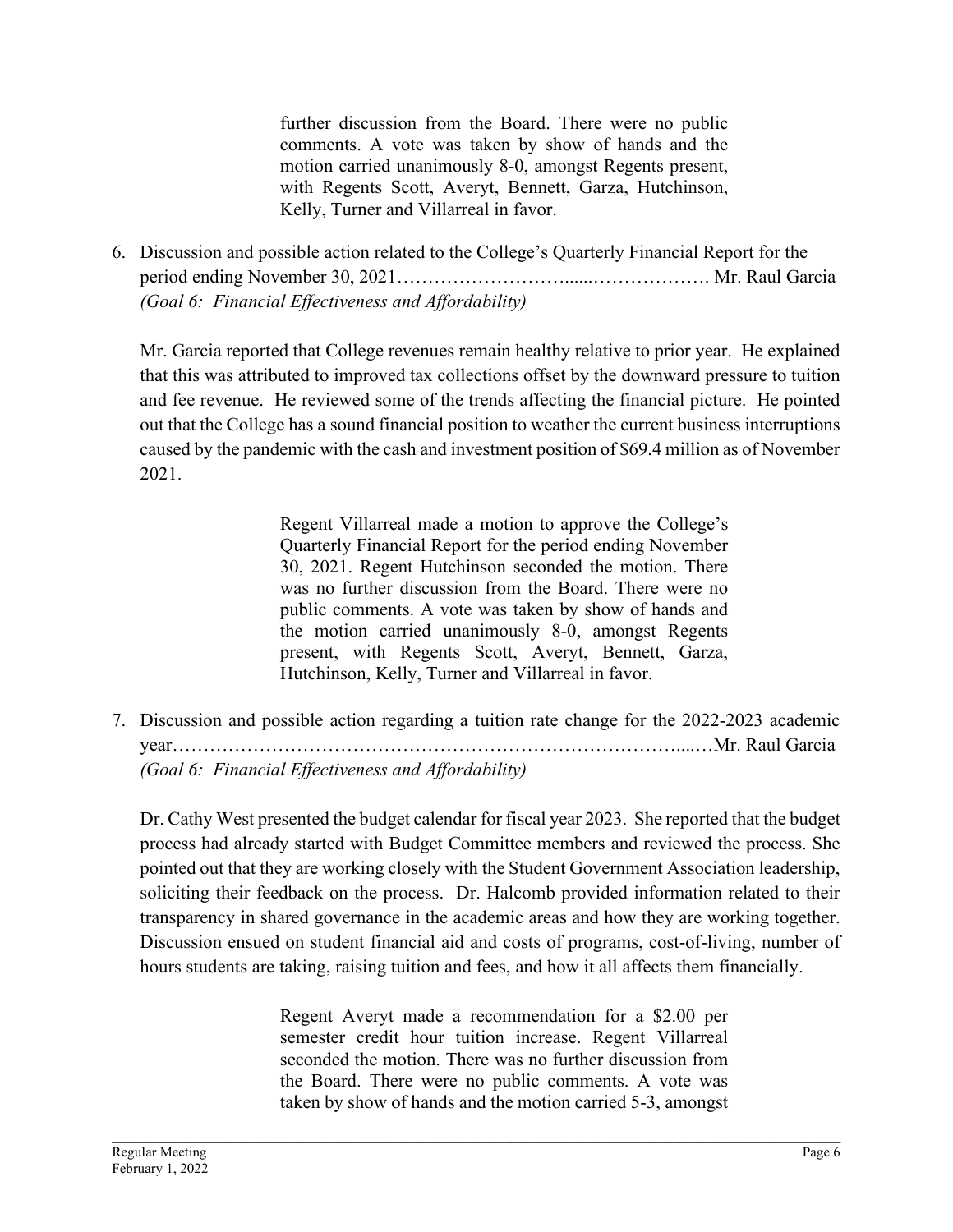Regents present, with Regents Scott, Avert, Hutchinson, Turner, and Villarreal in favor and Regents Bennett, Kelly, and Garza opposed.

8. Discussion and possible action on approval of 2016 Oso Creek Campus Construction Project Change Order 7.……………………….………………………..................…. Mr.John Strybos *(Goal 4: Learning Environments)*

Mr. Strybos informed the Board that the Oso Creek Project was on track and that they plan on having students in classes in STEM and Culinary Arts Buildings in the Fall. He informed the Board that there were two change orders needing approval at this time. One is for the Central Plant for \$55,534.00 which includes additional fire extinguishers, electrical wiring, and IT cabling. He explained that the other change order for the STEM Culinary Arts main building is for \$1,111,119.00, bringing the total of both to \$1,166,653.00. He reported that the main building has a variety of different items on the list provided to Board members. Mr. Strybos answered questions Regents had related to the change orders.

> Regent Villarreal made a motion to approve change order #7 in the amount of \$1,166,653.00 as presented. Regent Hutchinson seconded the motion. Mr. Rivera, general counsel for the College, confirmed for Regent Scott that monies spent in Contingency or in bond proceeds for the Oso Creek campus cannot be spent anywhere except on the Oso Creek campus. After clarification by legal counsel and no public comments, a vote was taken by show of hands and the motion carried unanimously 8-0, amongst Regents present, with Regents Scott, Averyt, Bennett, Garza, Hutchinson, Kelly, Turner and Villarreal in favor.

At 2:55 p.m., the Chair announced that the Board was going into Closed Session pursuant to:

- 10. **CLOSED SESSION** pursuant to:
	- A. **TEX. GOV'T CODE § 551.071**: (Consultation with Legal Counsel), regarding pending or contemplated litigation, or a settlement offer, with possible discussion and action in open session; and the seeking of legal advice from counsel on pending legal or contemplated matters or claims, including, legal redistricting obligations and legal audit questions, with possible discussion and action in open session; and,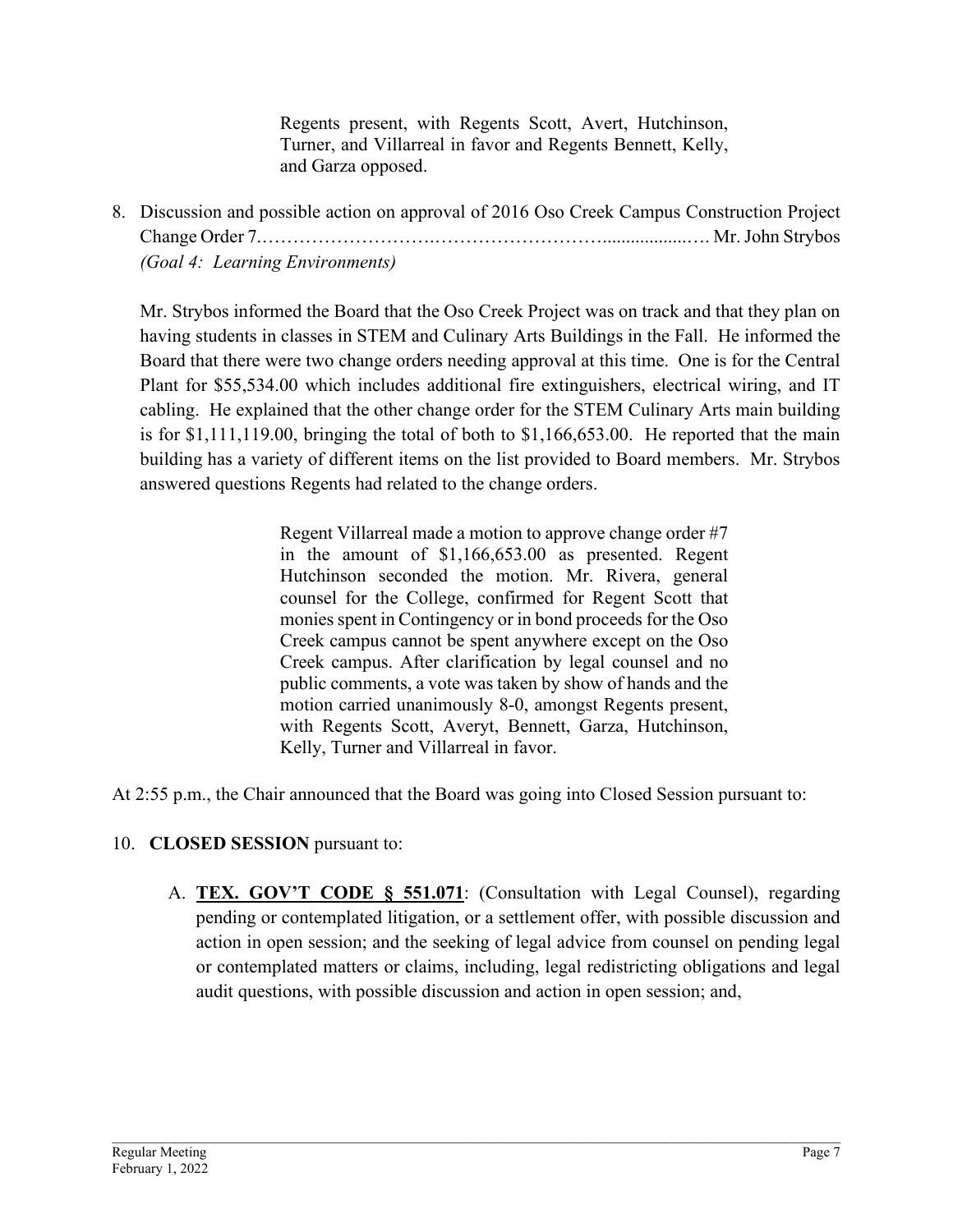B. **TEX. GOV'T CODE § 551.074(a)(1)**: (Personnel Matters), regarding the appointment, employment, evaluation, reassignment, duties, discipline, or dismissal of a public officer or employee; including, Annual Board Self-Evaluation and Board Action Plan, with possible discussion and action in open session.

The Board reconvened in Open Session at 4:29 p.m. with no action taken.

9. Discussion and possible action adopting Board of Regents' Annual Action Plan*.*……………………………….........……………………………………Ms. Carol Scott *(Goal 5: Workforce Development, Community Partnerships, and Advocacy)*

Ms. Scott read a draft of the Board Action Plans for 2022 and informed Ms. Perez that she will provide the final copy.

In support of Del Mar College and our community and in the spirit of Board trust and cohesion, the Del Mar College Board of Regents will commit to effective communications, participation, and respectful robust discussion with all Regents, maintaining a productive and constructive culture. Therefore, we adopt the following action plans:

- 1. Support the College President in creating and adopting a system-wide comprehensive diversity, equity, and inclusion plan to provide opportunity for equitable outcomes for all populations and ensure fair treatment of all constituents. In conjunction with the College President, the Board will also adopt a training policy for all DMC Regents, leadership, faculty, and staff.
- 2. Support the College President, update the College's strategic plan to incorporate new goals resulting from the COVID pandemic and changes in our higher education environment with emphasis on instruction facility use and student success, including access, enrollment, persistence, and completion.
- 3. Gain an increased understanding about changes in post-secondary education, improve student success, and state and national issues.
- 4. Serve as College ambassadors to maximize community outreach, support DMC's marketing efforts, and increase awareness about DMC's affordability, effectiveness, offerings, and economic impact across the service area.

Regent Hutchinson made a motion to adopt the action plans as presented. Regent Garza seconded the motion. There was no further discussion from the Board. There were no public comments. A vote was taken by show of hands and the motion carried unanimously 8-0, amongst Regents present, with Regents Scott, Averyt, Bennett, Garza,